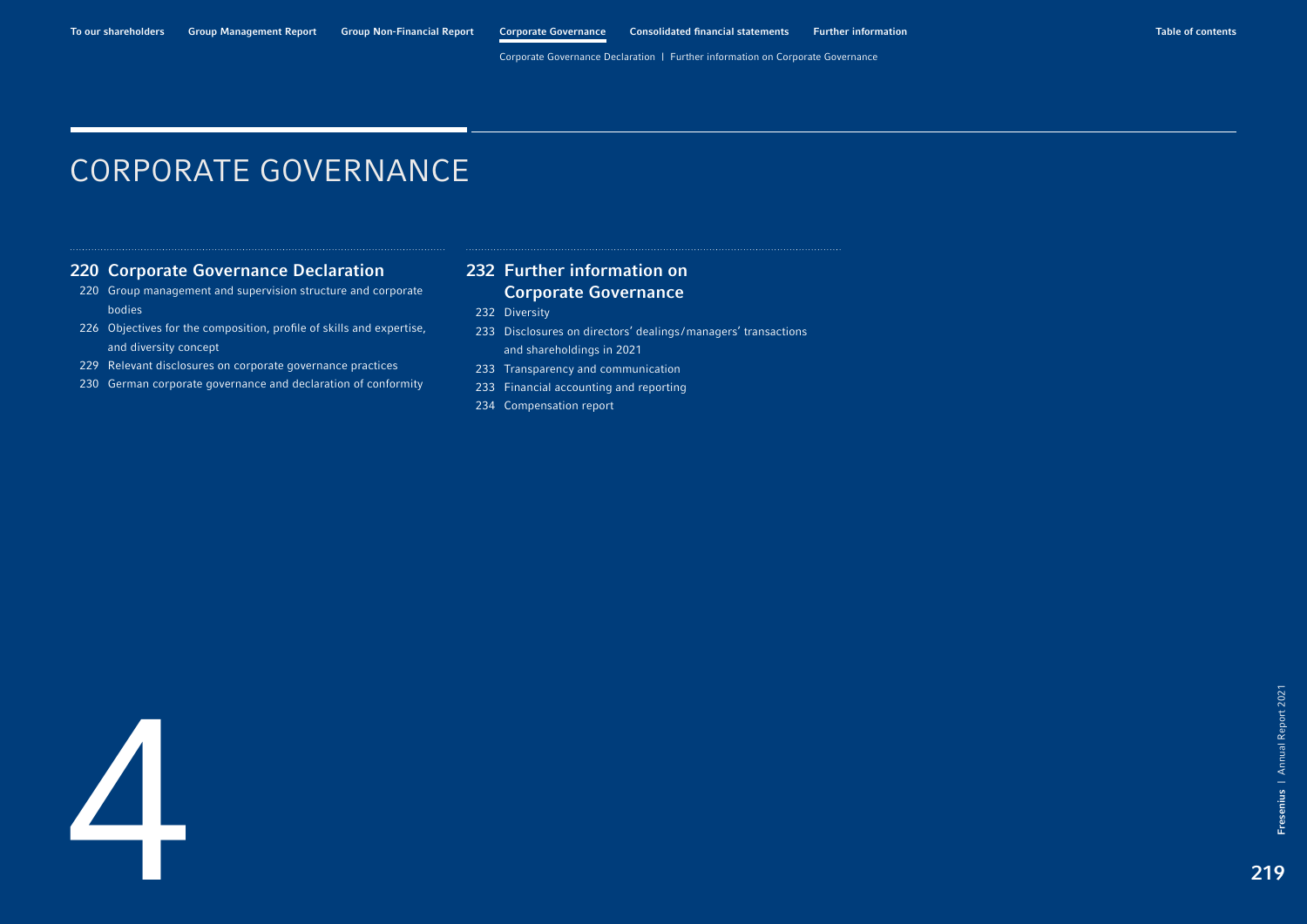▶ Corporate Governance Declaration | [Further information on Corporate Governance](#page-13-0)

# <span id="page-1-0"></span>CORPORATE GOVERNANCE DECLARATION.

The Supervisory Board and the Management Board are committed to responsible management that is focused on achieving a sustainable increase in the value of the Company. Long-term corporate strategies, solid financial management, strict adherence to legal and ethical business standards, and transparency in corporate communication are key factors.

In this Corporate Governance Declaration, the Supervisory Board of Fresenius SE & Co. KGaA and the Management Board of the general partner of Fresenius SE & Co. KGaA, Fresenius Management SE (Management Board), report on corporate management pursuant to Sections 289 f and 315d of the German Commercial Code (HGB) and on the corporate governance of the Company pursuant to the German Corporate Governance Code. The Corporate Governance Declaration is published on our website, see www.fresenius.com/corporate-governance.

# CORPORATE GOVERNANCE **DECLARATION**

## GROUP MANAGEMENT AND SUPERVISION STRUCTURE AND CORPORATE BODIES

GROUP MANAGEMENT AND SUPERVISION STRUCTURE

The Company has the legal form of a KGaA (Kommanditgesellschaft auf Aktien – partnership limited by shares). The Annual General Meeting, the Supervisory Board, and the general partner Fresenius Management SE are the legal

corporate bodies. There have been no changes in the Group management and the supervision structure in the reporting period. The chart [on the following page](#page-2-0) provides an overview of the Group structure.

The articles of association of Fresenius SE & Co. KGaA, which, in addition to legal provisions, further define the responsibilities of the individual corporate bodies, can be downloaded from our website, see [www.fresenius.com/](https://www.fresenius.com/corporate-governance) [corporate-governance.](https://www.fresenius.com/corporate-governance)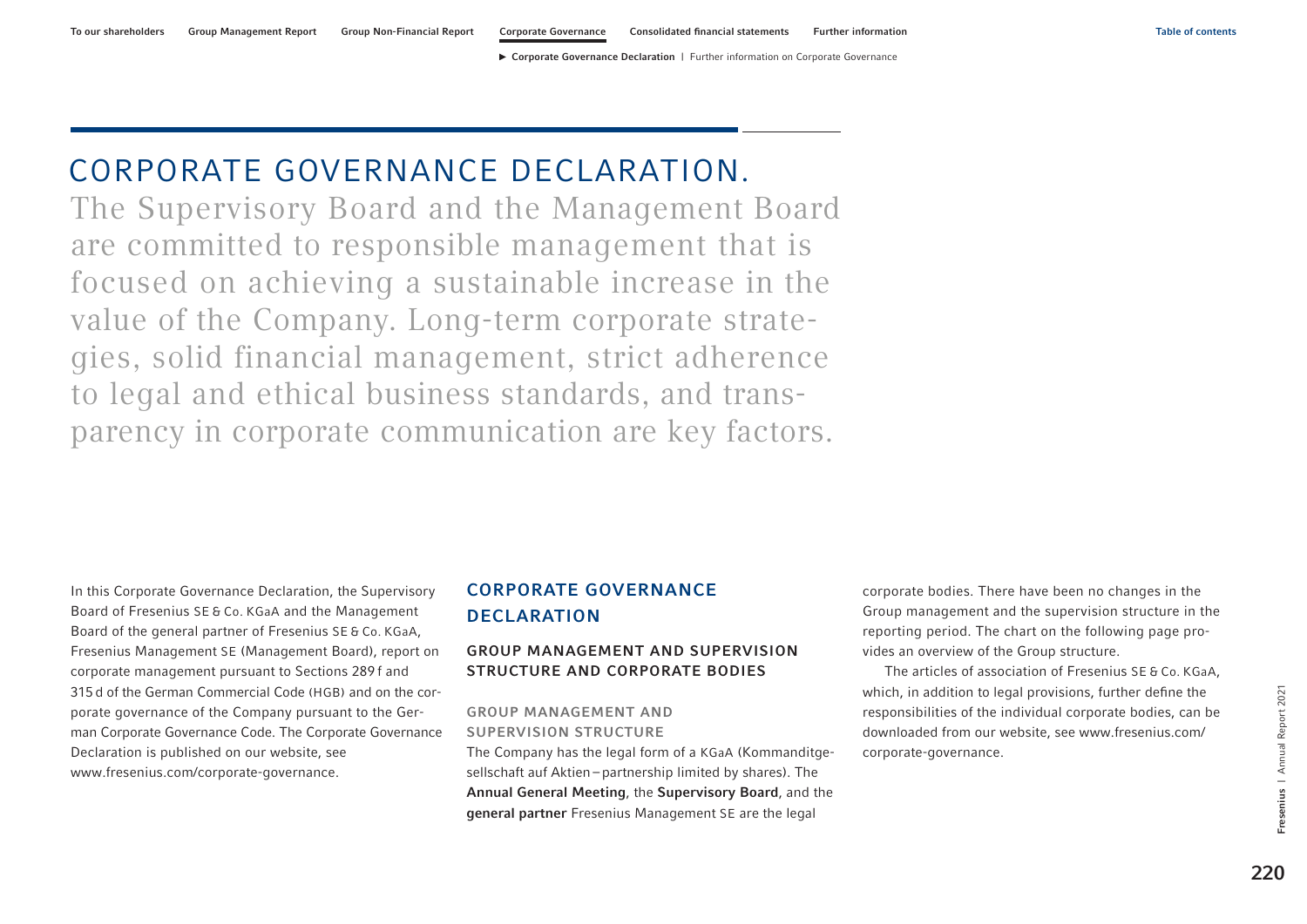#### <span id="page-2-0"></span>SHAREHOLDERS

STRUCTURE OF FRESENIUS SE & CO. KGAA

The shareholders uphold their rights at the Annual General Meeting, where they exercise their voting rights. Every ordinary share of Fresenius SE & Co. KGaA confers one vote. None of the shares carry multiple or preferential voting rights.

We report in detail on our investor relations activities in the section "Fresenius share" on page 35.

#### ANNUAL GENERAL MEETING

Our virtual Annual General Meeting (AGM) was held on May 21, 2021, in Bad Homburg vor der Höhe. Approximately 73% of the share capital was represented. As in the previous year, in order to protect the health of the shareholders as well as the employees and external partners involved in the organization, Fresenius took advantage of the option created by the legislator due to the COVID-19 pandemic to hold the Annual General Meeting virtually. The shareholders elected Mr. Wolfgang Kirsch with a majority of 98% as a new member to the Supervisory Board of SE & Co. KGaA. The five other shareholder representatives were re-elected in the course of the regular Supervisory Board elections. Following the Annual General Meeting, the new Supervisory Board elected Mr. Wolfgang Kirsch as its Chairman at its constituent meeting. With a majority of 92%, the Annual General Meeting approved a new compensation system for the Management Board of the General Partner.



<sup>1</sup> For selected items no voting power, e.g., election of Supervisory Board of Fresenius SE & Co. KGaA, discharge of general partner and Supervisory Board of Fresenius SE & Co. KGaA, election of the auditor

During the AGM, the shareholders approved the proposal made by the general partner and the Supervisory Board to increase the 2020 dividend by 5% to €0.88 per ordinary share with a majority of more than 99% of the votes cast. Shareholder majorities of around 99% and 91%, respectively, approved the actions of the general partner and the Supervisory Board in 2020.

With regard to certain subject matters, legally required voting right exclusions exist for the general partner and for its sole shareholder, the Else Kröner-Fresenius-Stiftung. These pertain, for example, to the appointment of the Supervisory Board of Fresenius SE & Co. KGaA, the approvals of the actions of the general partner and the members of the Supervisory Board, and the selection of the auditor. This guarantees that the remaining shareholders retain the sole authority to decide on these matters, especially those that pertain to the supervision of management.

Documents and information on the Annual General Meeting, as well as the voting results, are available on our website at www.fresenius.com/annual-general-meeting.

## MANAGEMENT BOARD AND SUPERVISORY BOARD PROCEDURES

The responsibilities are distributed as follows in Fresenius SE & Co. KGaA: the Management Board of the general partner is responsible for conducting the business of Fresenius SE & Co. KGaA. The Supervisory Board of Fresenius SE & Co. KGaA supervises the management of the Company's business by the general partner.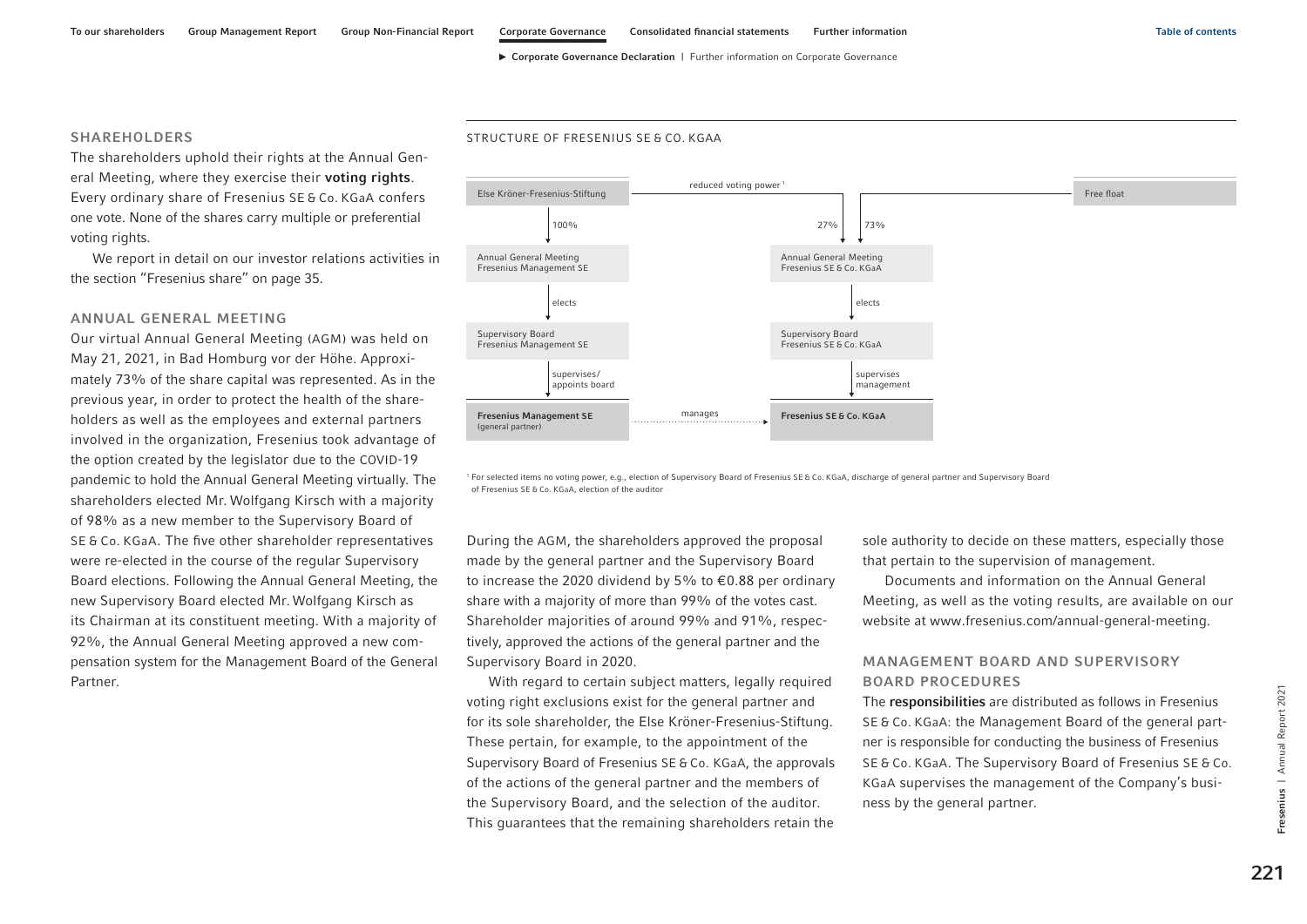## General partner – Management and Supervisory Boards

The general partner, Fresenius Management SE, represented by its Management Board, manages Fresenius SE & Co. KGaA at its own responsibility and conducts its business. The Management Board formulates the Company's strategy, discusses it with the Supervisory Boards of Fresenius Management SE and Fresenius SE&Co. KGaA, and oversees its implementation. Its actions and decisions are aligned with the best interests of Fresenius SE & Co. KGaA. The Management Board is committed to increasing the value of the Company on a sustainable basis. The rules of procedure for the Management Board were established by the Supervisory Board of Fresenius Management SE. They define the activities within the board more specifically, especially with regard to the individual duties and responsibilities of the members, matters reserved for the full Management Board, and resolutions to be passed by the full Management Board.

The Management Board, in principle, consists of seven members: the Chairman, the Chief Financial Officer, the Management Board Member resposible for Human Resources (Labor Relations Director), Risk Management and Legal and the chief executive officers of the four business segments. This ensures that the full Management Board is kept constantly informed about important events, plans, developments, and measures within the business segments. According to the rules of procedure, the CEO is responsible for coordinating the business segments, the general corporate policy, and the investment policy. The subject of Group sustainability is also directly reported to the CEO. Further information on sustainability matters can be found in the Group Non-financial Report on pages 114ff.

The Group departments Finance, Group Controlling, Internal Audit, and Tax report to the Chief Financial Officer directly. Further, the Chief Financial Officer coordinates cybersecurity activities at Fresenius.

Members of the Management Board also lead internal working groups or committees, for example the Compliance Steering Committee or the Group Sustainability Board. Further information is included on pages 114ff. of the Group Non-financial Report.

There are no Management Board committees owing to Fresenius SE & Co. KGaA's role as an operating holding company. The Management Board is listed on page 395 of the Annual Report.

Members of the Management Board are appointed for a maximum period of five years. Following the recommendation of the Code, first-time appointments are for a threeyear period.

Effective April 12, 2021, Mr. Michael Sen was appointed Chairman of the Management Board of Fresenius Kabi AG and member of the Management Board of Fresenius Management SE responsible for the business segment Fresenius Kabi. He succeeds Mr.Mats Henriksson, who left the Company on March 16, 2021.

By resolution of the Supervisory Board of Fresenius Management SE dated May 21, 2021, a standard age limit was introduced for the Management Board. Since then, newly appointed members of the Management Board shall, as a rule, retire from the Management Board after reaching the age of 65 at the end of the calendar year.

The meetings of the Management Board are convened as required, but at least once a month, and are chaired by the Chairman of the Management Board or, if he is incapacitated, by the Chief Financial Officer or, if she is also incapacitated, by the Management Board member present who is most senior in age. However, Management Board meetings are usually held twice a month. The person chairing the meeting decides the order in which the items on the agenda are dealt with and the form in which the voting is conducted. The Management Board passes its resolutions by a simple majority of the votes cast or, outside its meetings, by a simple majority of its members, except in cases where mandatory provisions of law impose stricter requirements. The Chairman of the Management Board has the casting vote if a vote is tied. If the Chairman is incapacitated or absent, the motion is deemed rejected if a vote is tied. The rules of procedure for the Management Board also govern the relations between the Management Board and the Supervisory Board of the general partner, as well as between the general partner and the Supervisory Board of Fresenius SE & Co. KGaA, and also matters that require approval of the general partner's Supervisory Board.

As a European company (SE – Societas Europaea), Fresenius Management SE has its own Supervisory Board. It consists of six members, and its Chairman is Dr. Gerd Krick. The Supervisory Board appoints the members of the Management Board of Fresenius Management SE and supervises and advises the Management Board in conducting business. If necessary, e.g., in order to discuss or decide on matters concerning the Management Board, the Supervisory Board meets without the Management Board. It has established its own rules of procedure.

The Supervisory Board members of Fresenius Management SE can be found on page 396 of the Annual Report. With the end of the Annual General Meeting on May 21, 2021, Dr. Gerd Krick as well as Mr. Klaus-Peter Müller regularly resigned from the Supervisory Board of Fresenius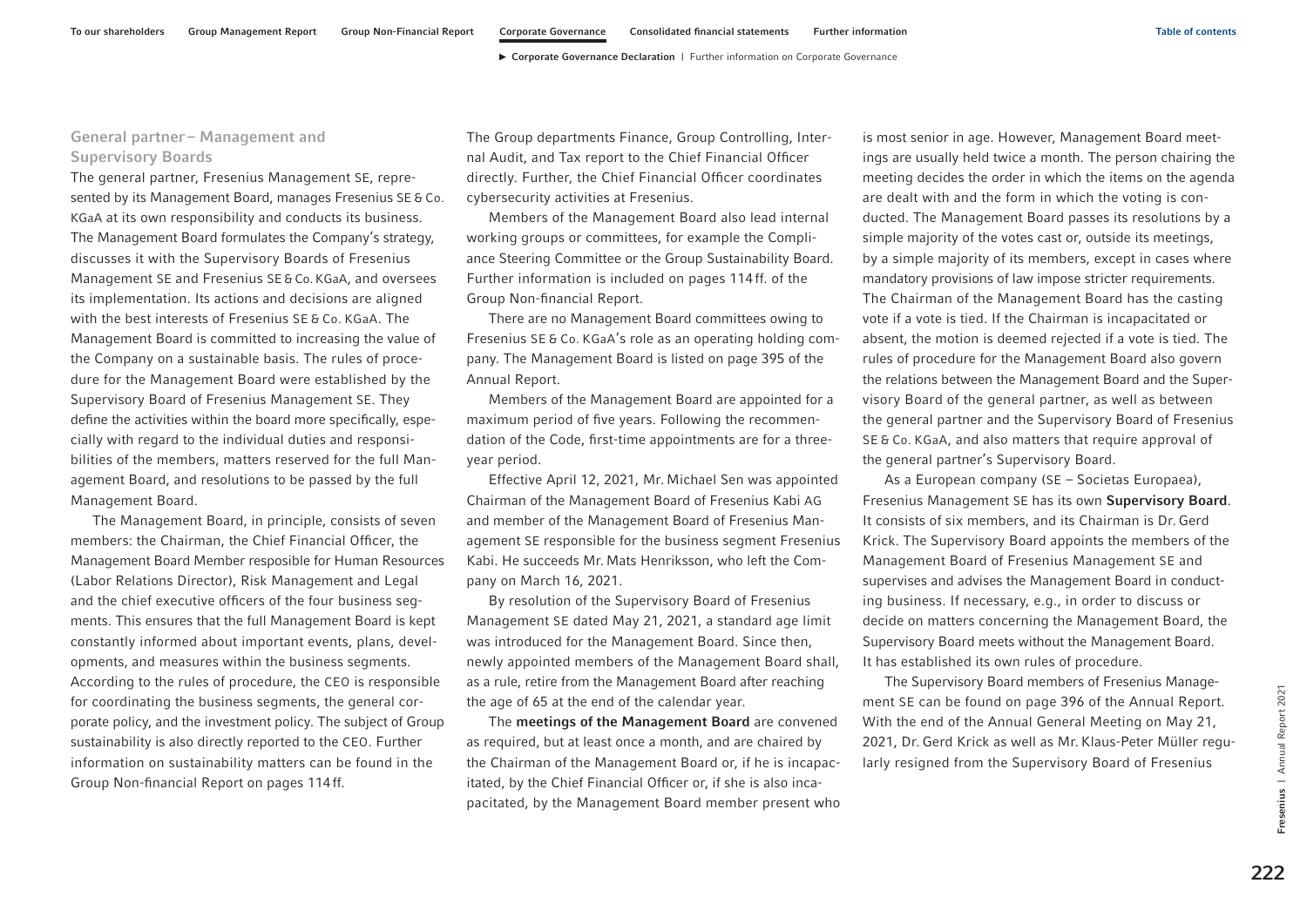Management SE without standing for re-election. In their place, Ms. Susanne Zeidler and Dr. Frank Appel were elected as new members of the Supervisory Board of Fresenius Management SE. Mr. Wolfgang Kirsch, who had previously been a member of the Supervisory Board, succeeds Dr. Gerd Krick as the new Chairman of the Supervisory Board of Fresenius Management SE in this function. Dr. Gerd Krick was appointed Honorary Chairman of the Supervisory Board of Fresenius Management SE in recognition of his outstanding services to the Company.

The Supervisory Board of Fresenius Management SE appoints the members of the Management Board of the general partner and also ensures long-term succession planning. This is based on discussions with members of the Management Board and impressions of other managers gained at the meetings of the Supervisory Boards of Fresenius Management SE and Fresenius SE & Co. KGaA. In this way, the Supervisory Board can form an opinion on potential successors from within the Company.

Information on the compensation of the Management Board and Supervisory Board of Fresenius Management SE can be found here:

- ▶ Compensation system of the Management Board pursuant to Section 87a (1), (2) Sentence 1 German Stock Corporation Act (AktG) at www.fresenius.com/corporate-governance
- ▶ Compensation Report 2021 including the auditor's report pursuant to Section 162 AktG at www.fresenius.com/corporate-governance

The Supervisory Board of Fresenius SE & Co. KGaA The Supervisory Board of Fresenius SE & Co. KGaA supervises the management of the Company's business by the general partner Fresenius Management SE. It supervises business operations to ensure that the Management Board's corporate decisions are compliant, suitable, and financially sound. In addition, the Supervisory Board reviews the Group's annual financial statements, taking into account the auditor's reports. Another important part of the Supervisory Board's activities is the work conducted within the committees formed in accordance with the requirements of the German Stock Corporation Act and the recommendations of the Code. The Management Board of the general partner – Fresenius Management SE – continuously informs the Supervisory Board of the corporate development, planning, and strategy.

The Supervisory Board of Fresenius SE & Co. KGaA consists of 12 members. The Supervisory Board members can be found on page 393f. of the Annual Report. Half of its members are elected by the AGM. The proposals for the members of the Supervisory Board primarily take account of the knowledge, ability, and expert experience required to perform the tasks. The election proposals provided by the Supervisory Board will reflect its designated objectives as well as its profile of expertise and skills. A Nomination Committee has been instituted for election proposals for the shareholder representatives. Its activities are aligned with the provisions of law and the Code. The European Works Council elects the employee representatives to the Supervisory Board of Fresenius SE & Co. KGaA. If an employee representative retires within their term of office, the substitute member will become a member of the Supervisory Board. For the Supervisory Board of Fresenius SE & Co. KGaA, the law requires a quota of at least 30% women and 30% men. In 2021, elections to the Supervisory Board were held by rotation. The statutory quotas were met prior to these elections and continue to be met.

By resolution of the Supervisory Board of Fresenius SE& Co.KGaA on May 21, 2021, a standard age limit was introduced for the Supervisory Board of Fresenius SE&Co. KGaA. According to this, the Supervisory Board of Fresenius SE& Co. KGaA should generally only have members who have not yet reached the age of 75 at the time of their election or appointment. The average age on the Supervisory Board as of December 31, 2021 was around 61 years. All members have served an average of more than five years on the board.

The competencies and the expert knowledge of all members support the discussion and the information exchange within the board. In 2021, the objectives for the composition and profile of skills and expertise of the Board were met. Further information can be found [on pages 226ff.](#page-7-0) of the Annual Report.

The Supervisory Board of Fresenius SE & Co. KGaA fulfills its tasks in accordance with the provisions of law, the articles of association of Fresenius SE & Co. KGaA, and its rules of procedure. The Chairman is responsible for coordinating the activities of the Supervisory Board, chairing the meetings, and representing its interests externally. The Supervisory Board should convene once each calendar quarter, and must convene twice each calendar half-year. The meetings are convened and chaired by the Chairman or, if he is incapacitated, by a chairperson named by the Chairman. The person chairing the meeting decides the order in which the items on the agenda are dealt with and the form in which the voting is conducted. Unless other majorities are mandatory by law, the Supervisory Board passes its resolutions by a simple majority of the votes submitted in the voting. If a vote is tied, the Chairman has the casting vote or,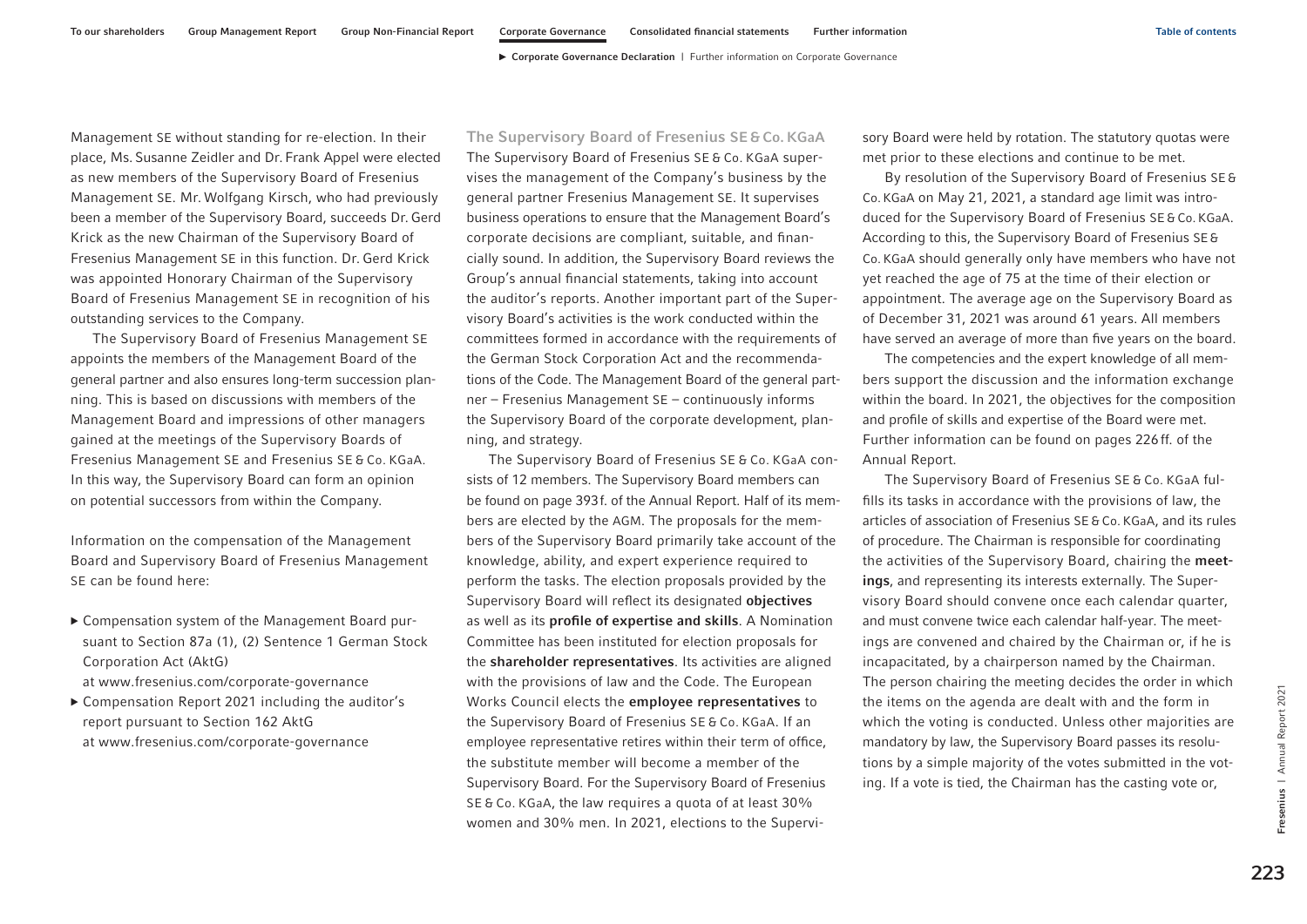if he does not take part in the voting, the matter is decided by the vote of the Deputy Chairman, who is a shareholder representative. The shareholder representatives and the employee representatives within the Supervisory Board conduct separate meetings on a regular basis.

The **articles of association** of Fresenius SE & Co. KGaA and the rules of procedure of the Supervisory Board of Fresenius SE&Co. KGaA regulate the details with regard to the Supervisory Board's election, constitution, term of office, meetings and resolutions, and rights and duties. They are published on our website, see [www.fresenius.com/](https://www.fresenius.com/corporate-governance) [corporate-governance.](https://www.fresenius.com/corporate-governance)

Information on the Compensation of the Supervisory Board of Fresenius SE

- ▶ Compensation system of the Supervisory Board of Fresenius SE & Co. KGaA in accordance with Section 113 (3) of the AktG at [www.fresenius.com/corporate](https://www.fresenius.com/corporate-governance)[governance](https://www.fresenius.com/corporate-governance)
- ▶ Compensation Report 2021 including the auditor's report pursuant to Section 162 AktG at [www.fresenius.com/cor](https://www.fresenius.com/corporate-governance)[porate-governance](https://www.fresenius.com/corporate-governance)

#### Independence and conflicts of interest

The Supervisory Board of Fresenius SE & Co. KGaA is of the opinion that all its members are independent. The Supervisory Board shall include what it deems to be an appropriate number of independent members who do not have any

business or personal relationship with the Company, its corporate bodies, a controlling shareholder, or a party related to the latter that may give grounds for a material and not merely temporary conflict of interest. This also applies to Klaus-Peter Müller, who has been member of the Supervisory Board for more than 13 years. His performance in office demonstrates the necessary critical distance to properly advise and monitor the business conduct of the general partner in every respect.

The general partner, acting through the Management Board, and the Supervisory Board of Fresenius SE & Co. KGaA are committed to the interests of the Company. The members of these bodies neither pursue personal interests in the performance of their duties nor grant unjustified advantages to other persons. Any sideline activities or transactions of the members of the executive bodies with the Company must be disclosed to the Supervisory Board without delay and approved by the Supervisory Board. The Supervisory Board of Fresenius SE & Co. KGaA reports to the AGM on any conflicts of interest and their treatment. There were no conflicts of interest of Supervisory Board members in the past fiscal year.

Fresenius publishes information on related parties on page 380 of the Annual Report.

## Supervisory Board training and further education measures

The members of the Supervisory Board independently take on necessary training and further education measures required for their tasks. They keep themselves regularly informed, through internal and external sources, about the latest requirements with regard to their supervisory activities. The Supervisory Board at all times ensures that its members are suitably qualified, keep their professional knowledge up to date, and further develop their judgment and expertise. They are supported appropriately by the Company in accordance with the Code. External experts as well as experts from the Company continuously provide information about important developments, for example about relevant new laws and precedents, or changes in the IFRS accounting and auditing standards. In addition, the Company holds an onboarding event for new members of the Supervisory Board.

The members of the Supervisory Board of Fresenius SE & Co. KGaA can be found on page 393 f. of the Annual Report. On page 28f. of the Annual Report, the Supervisory Board reports on the main focuses of its activities and those of its committees in 2021.

#### Supervisory Board self-assessment

The Supervisory Board of Fresenius SE & Co. KGaA carries out a self-assessment of how effectively it as a whole and its committees perform their duties, at least once a year, most recently in June 2021.

The review is carried out through a company-specific questionnaire covering the salient points for a self-evaluation followed by an open discussion within the full Supervisory Board. The most recent self-assessment showed that the Supervisory Board, including its committees, assesses its organization as well as its work as efficient and that it fulfills its tasks effectively.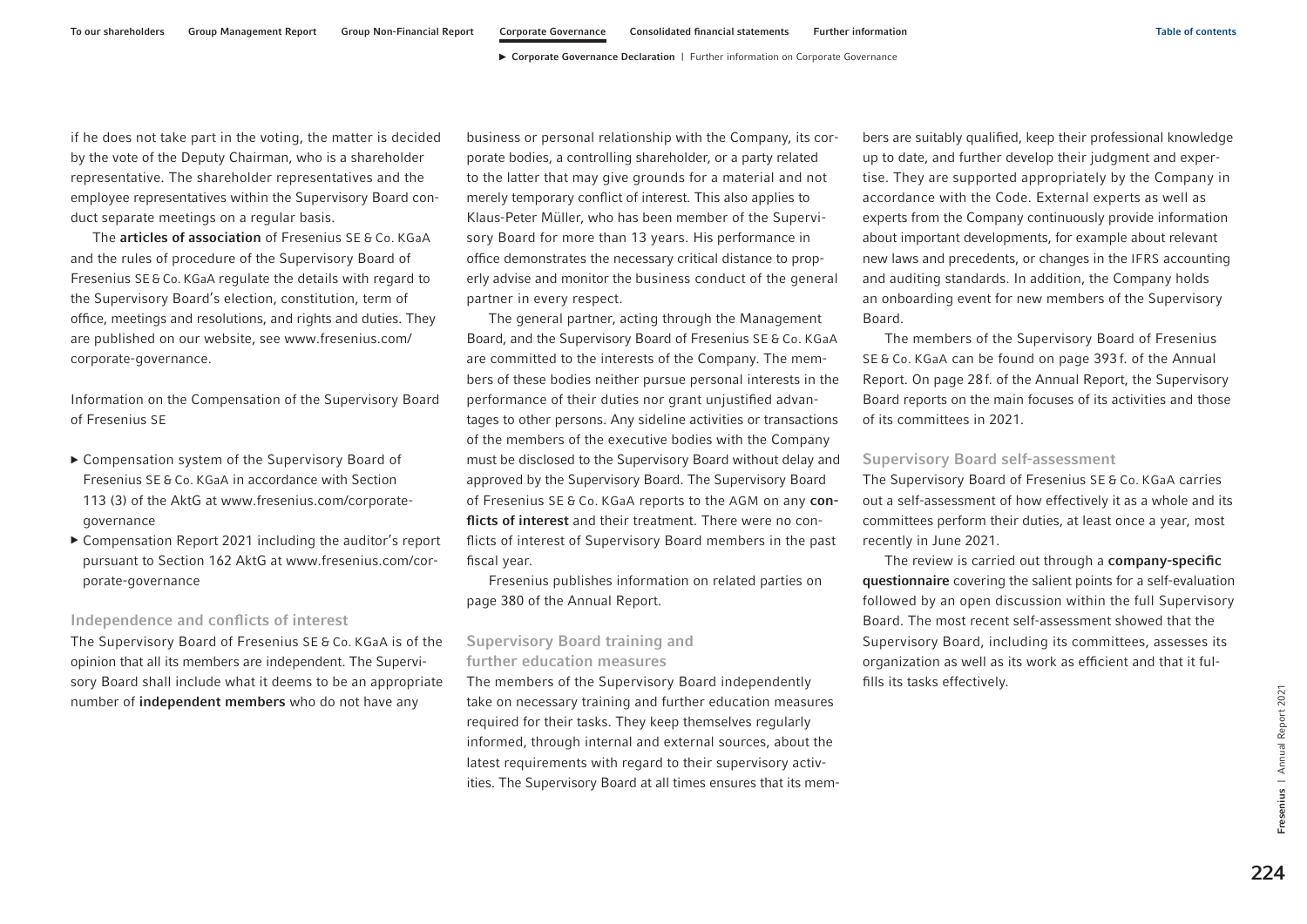## Cooperation between the general partner and Supervisory Board of Fresenius SE & Co. KGaA

Good corporate governance requires trusting and efficient cooperation between the Management and the Supervisory Board. The Management Board of the general partner and the Supervisory Board of Fresenius SE&Co. KGaA closely cooperate for the benefit of the Company. Open communication is essential. The common goal is to sustainably increase the company value in line with the corporate governance and compliance principles. The Management Board of the general partner and the Supervisory Board of Fresenius SE & Co. KGaA coordinate with each other, especially with regard to the Company's strategic focus. As the monitoring body, the Supervisory Board of Fresenius SE & Co. KGaA also needs to be fully informed about operating performance and corporate planning, as well as the risk situation, risk management, and compliance. The Management Board of the general partner provided this information in full and in compliance with its duties in the reporting period.

The representatives of the shareholders and of the employees may prepare the Supervisory Board meetings separately, and, if applicable, with members of the Management Board. Pre-meetings of the employee representatives as well as consultations of the shareholder representatives take place on a regular basis. The Supervisory Board meets without the Management Board on a regular basis.

## COMPOSITION AND PROCEDURES OF THE SUPERVISORY BOARD COMMITTEES

The Supervisory Board of Fresenius SE & Co. KGaA forms two permanent committees from among its members: the Audit Committee, consisting of five members, and the Nomination Committee, consisting of three members. The committee members were elected for the duration of their term as a member of the Supervisory Board of Fresenius SE& Co. KGaA. In accordance with the articles of association of Fresenius SE & Co. KGaA, only members of the Audit Committee receive additional compensation (Section 13 (4)). There is no Personnel Committee in the KGaA because the Supervisory Board of Fresenius SE&Co. KGaA is not responsible for appointing members of the Management Board of the general partner or for their service contracts. Responsibility for these personnel matters lies with the Supervisory Board of the general partner.

The provisions for the Supervisory Board of Fresenius SE & Co. KGaA apply analogously to the committees. The committees hold meetings as required. The meetings are convened by the committee chairmen. They report during the following Supervisory Board meeting about the work of the respective committee. The rules of procedure for the committees are regulated in the rules of procedure of the Supervisory Board of Fresenius SE & Co. KGaA. Accordingly, the committees do not have their own rules of procedure.

The members of the Supervisory Board's committees are listed on page 393 of the Annual Report.

#### Audit Committee

The Audit Committee's function is, among other things, to prepare the Supervisory Board's approval of the financial statements – and the consolidated financial statements – and the Supervisory Board's proposal to the AGM on the appointment of the auditor for the financial statements, and to

make a preliminary review of the proposal on the allocation of distributable profits. It also reviews the quarterly reports before they are published and – following discussions with the Management Board – engages the auditor for the financial statements (and concludes the agreement on the auditor's fees), determines the main focuses of the audit, and defines the auditor's reporting duties in relation to the Supervisory Board of Fresenius SE & Co. KGaA. Other matters within its remit are to monitor the quality of the audit of the financial statements and to review the effectiveness of the internal control system, of the risk management system, of the internal audit system, and of the compliance management system.

Since the constituent meeting of the Supervisory Board on May 21, 2021, the Audit Committee has comprised Mr. Klaus-Peter Müller (Chairman), Ms. Grit Genster, Mr.Wolfgang Kirsch, Mr.Konrad Kölbl, and Ms. Hauke Stars (until January 31, 2022). Mr. Klaus-Peter Müller is independent and has the required expertise in the fields stated in Section 100 (5) of the German Stock Corporation Act (AktG), as well as specialist knowledge and experience in the application of accounting principles and internal control processes. He was re-elected by the Annual General Meeting on May 21, 2021 for a one-year term of office. Until the end of the Annual General Meeting on May 21, 2021, the members of the Audit Committee were Mr. Klaus-Peter Müller (Chairman), Ms.Grit Genster, Dr.Gerd Krick, Mr.Konrad Kölbl and Ms. Hauke Stars.

The Audit Committee also examined in detail the nonaudit services rendered additionally by the auditor KPMG AG Wirtschaftsprüfungsgesellschaft, Berlin, as well as PricewaterhouseCoopers GmbH Wirtschaftsprüfungsgesellschaft, Frankfurt am Main.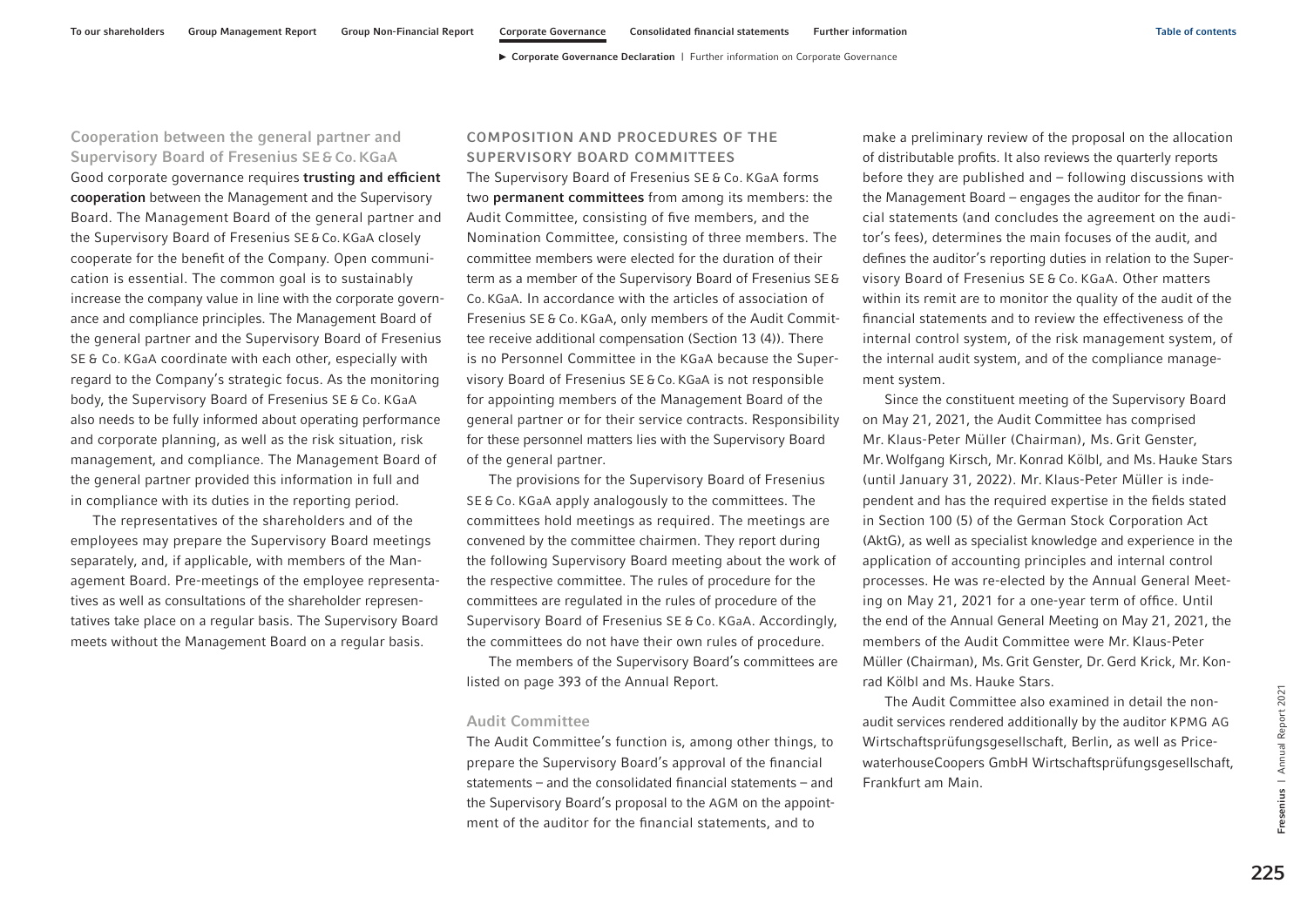#### <span id="page-7-0"></span>Nomination Committee

The Nomination Committee proposes suitable candidates to the Supervisory Board for the nominations it makes to the AGM for the election of Supervisory Board members on the shareholders' side. It consists solely of shareholder representatives. In making its proposals, the Nomination Committee is guided by the requirements of the Code. Since the constituent meeting of the Supervisory Board on May 21, 2021, the members of the Nomination Committee have been Mr. Wolfgang Kirsch (Chairman), Mr. Michael Diekmann and Mr. Klaus-Peter Müller. Until the end of the Annual General Meeting on May 21, 2021, the members of the Nomination Committee were Dr. Gerd Krick (Chairman), Michael Diekmann and Klaus-Peter Müller.

## Mediation Committee

Fresenius SE & Co. KGaA does not have a Mediation Committee because the provisions of the German Co-Determination Act that require such a committee do not apply to a partnership limited by shares and because the Code does not require such a committee either.

#### Joint Committee

Pursuant to Sections 13a et seq. of the Articles of Association of Fresenius SE & Co. KGaA, the Supervisory Board of Fresenius SE & Co. KGaA has formed a Joint Committee together with the Supervisory Board of Fresenius Management SE. For some matters, which are defined in further detail in Section 13c (1) of the articles of association of Fresenius SE & Co. KGaA, the general partner requires the approval of the Joint Committee if 40% of the consolidated sales, the consolidated balance sheet total, and the

consolidated profit are affected by the matter. These include, for example, the divestiture and acquisition of large investments and business units or the divestiture of large business units from the assets of Fresenius SE & Co. KGaA or a wholly owned company. The approval of the Joint Committee is also required for certain legal transactions between Fresenius SE & Co. KGaA or its affiliates and the Else Kröner-Fresenius-Stiftung.

Since the end of the Annual General Meeting on May 21, 2021, the members of the Joint Committee have been Mr.Michael Diekmann and Ms.Hauke Stars (until January 31, 2022). In addition, Dr. Dieter Schenk (Chairman) and Wolfgang Kirsch, who were delegated by the General Partner, are members of the Committee. Until the end of the Annual General Meeting on May 21, 2021, the members of the Joint Committee were Michael Diekmann, Dr. Gerd Krick, Klaus-Peter Müller and Dr.Dieter Schenk (Chairman). The Joint Committee did not meet in the reporting year.

## OBJECTIVES FOR THE COMPOSITION, PROFILE OF SKILLS AND EXPERTISE, AND DIVERSITY CONCEPT

The Supervisory Board of Fresenius SE & Co. KGaA has determined concrete objectives for its composition and prepared a profile of skills and expertise for the entire board. Furthermore, it resolved on a diversity concept for itself and the Management Board of Fresenius Management SE.

OBJECTIVES FOR THE COMPOSITION OF THE SUPERVISORY BOARD AND PROFILE OF SKILLS AND EXPERTISE FOR THE ENTIRE BOARD The Supervisory Board of Fresenius SE & Co. KGaA is to be composed in such a way that its members in entirety have the required knowledge, skills, and professional experiences for duly observing the tasks. Thereby, it is necessary to differentiate between the requirements for the individual Supervisory Board members and the requirements for the composition of the entire Board.

## Requirements for the individual Supervisory Board members

The Supervisory Board members have to be professionally as well as personally qualified to advise and supervise the Management Board of a globally active health care Group.

#### Good corporate governance

Each Supervisory Board member is to have the knowledge of good corporate governance of a capital-market-oriented company required for duly observing its tasks. This includes knowledge of the main features of accounting, risk management, internal control mechanisms, and of compliance matters.

#### Sector experience and internationality

Each Supervisory Board member is to have general knowledge of the health care sector, as well as a basic understanding of the global activities of Fresenius.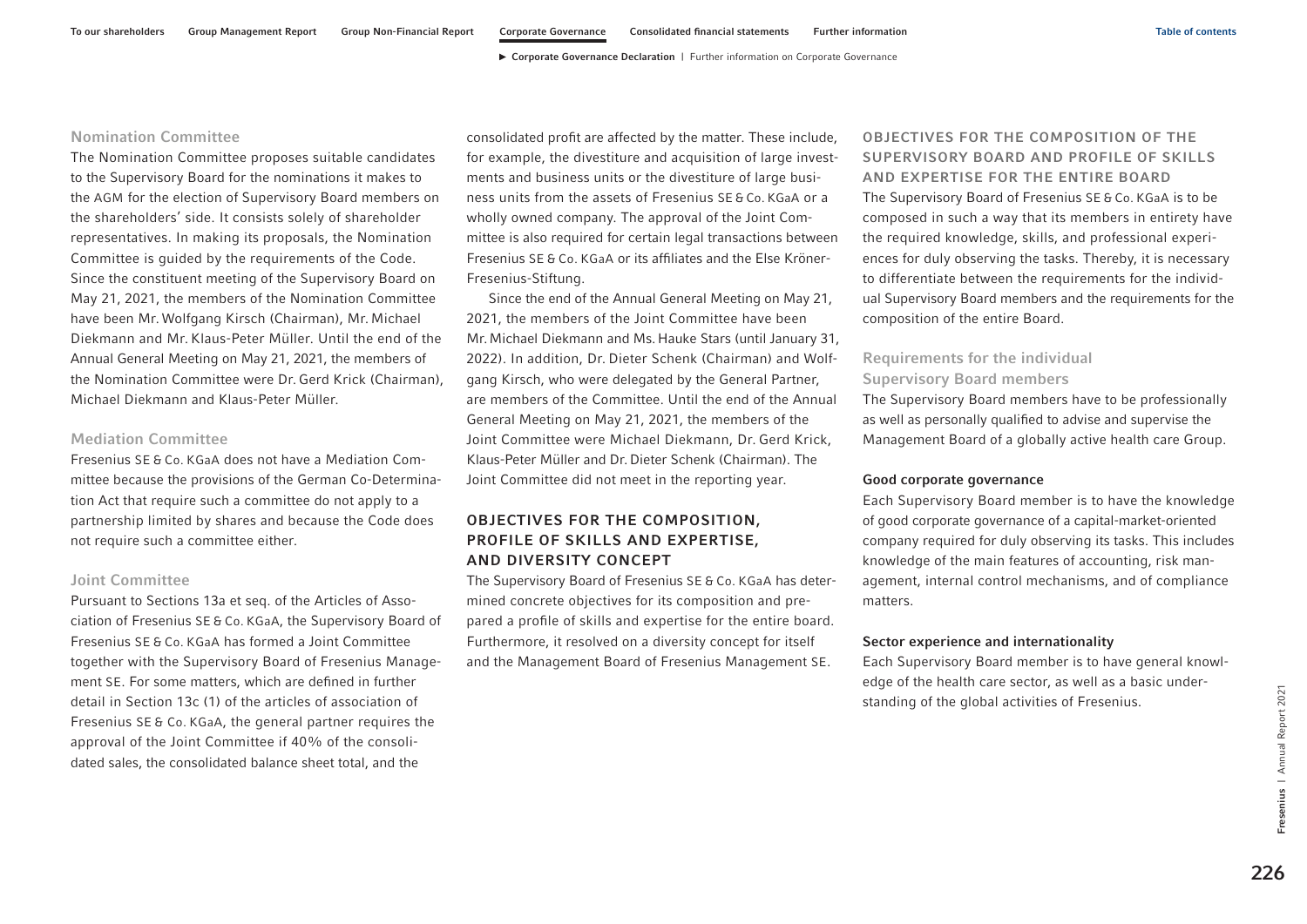#### Independence

A minimum of half of the Supervisory Board members and a minimum of the half of the shareholder representatives in the Supervisory Board are to be independent within the meaning of the German Corporate Governance Code. Independent in this meaning is someone who does not have a personal or business relationship with the Company, its governing bodies, a controlling shareholder, or a company affiliated with such that may cause a substantial and not merely temporary conflict of interest. The shareholder structure may be appropriately taken into account.

When assessing independence, in the view of the Supervisory Board, neither an appointment to the Management Board lapsed for more than two years nor the duration of the membership to the Supervisory Board exclude the classification as independent per se.

With regard to the employee representatives, the independence is not contested by the fact of representing employees nor by the employment relationship. Individuals exercising an office in a body of a significant competitor of Fresenius or who hold, directly or indirectly, more than 3% of the voting capital in such are not to be a member of the Supervisory Board.

In cases where a Supervisory Board member is active for another company having business relationships with Fresenius, this activity is described in the section "Legal relationships with members of the corporate bodies" of the Annual Report.

## Time availability and limit to the numbers of offices held

Each Supervisory Board member is to have sufficient time available for duly observing the office as Supervisory Board member and to comply with the limit to the offices held as recommended by the German Corporate Governance Code. Under the assumption of in the future five meetings annually, the expected time expenditure of new members amounts to approximately 15 to 30 days a year. This includes the preparation and follow-up of the Supervisory Board's meetings, the review of reports to the Supervisory Board, the participation in the Annual General Meeting, and regular training. Thereby, it is to be considered that the time expenditure also depends on the membership of one or several Supervisory Board committees.

## Age limit and duration limit on the term of membership

For the activities of the Supervisory Board of Fresenius SE & Co. KGaA, a balance between experience and new ways of thinking is important. Therefore, the Supervisory Board of Fresenius SE & Co. KGaA should have a balanced mix of experienced and new members. In this way, not only do different perspectives flow into the respective decisionmaking process, but a continuous transfer of knowledge is also promoted. The age limit for members of the Supervisory Board of Fresenius SE & Co. KGaA is stipulated in its rules of procedure and is stated in the corporate governance declaration.

Requirements for the entire Board

#### Sector experience

The Supervisory Board in its entirety needs to be familiar with the health care sector. An appropriate number of Supervisory Board members are to have in-depth knowledge and/or experience in the important sectors of the Company's operations:

- $\blacktriangleright$  dialysis products, dialysis services, and Care Coordination
- ▶ essential medicines, medical products, and services for the critically and chronically ill
- ▶ operation of hospitals
- ▶ planning, construction, and management of health care institutions

The Supervisory Board is to include an appropriate number of members with management experience in the health care sector.

#### Financial knowledge

The Supervisory Board in its entirety needs to have financial knowledge, in particular in the fields of accounting, reporting, and auditing. In the future, at least one member needs to have expert knowledge in the fields of accounting and at least another member needs to have expert knowledge in the fields of annual auditing.

## Knowledge of relevant legal issues as well as relevant regulatory and compliance matters

The Supervisory Board in its entirety is to be familiar with the relevant legal issues, as well as relevant regulatory and compliance matters.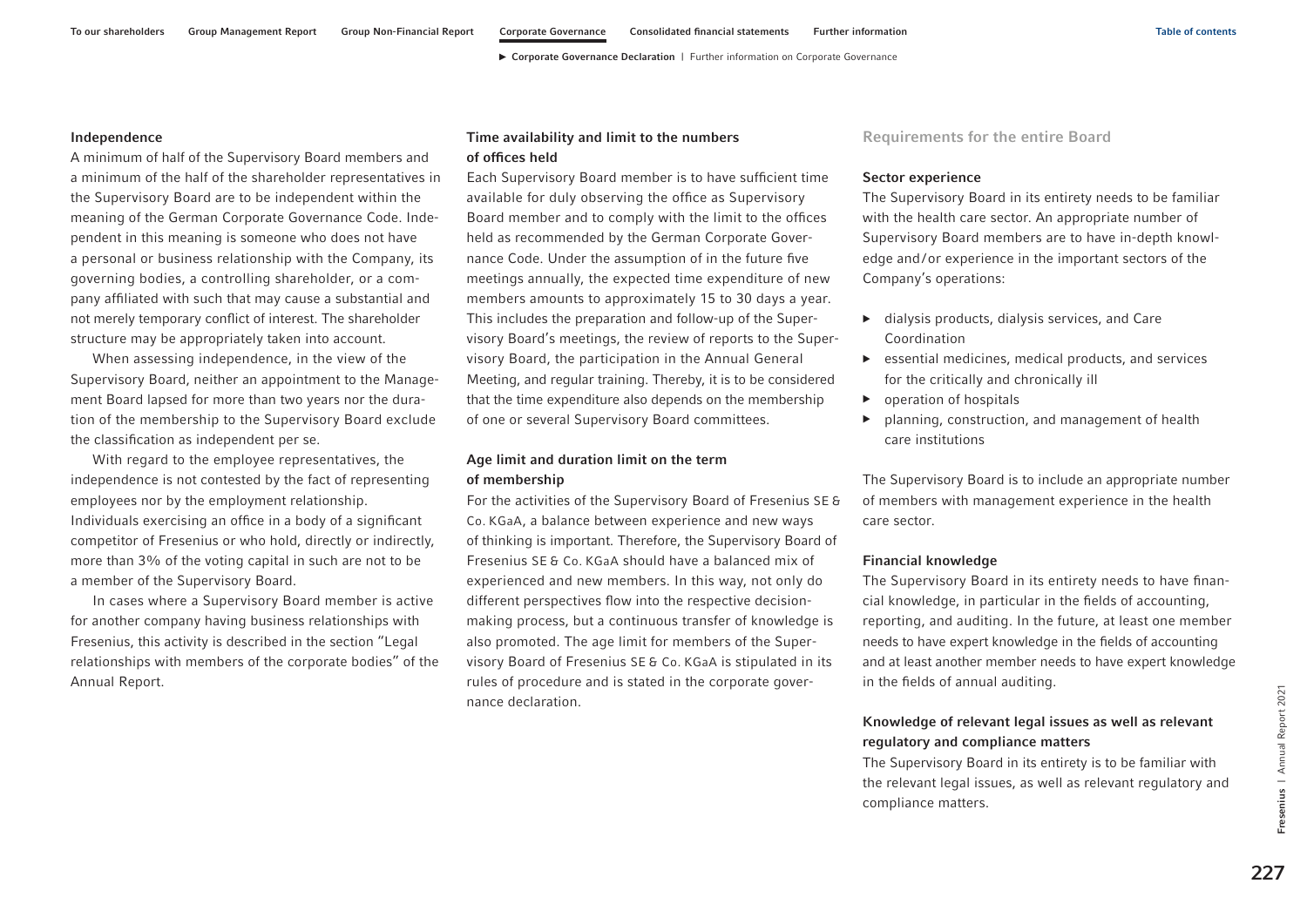#### Experience in the field of digitalization

The Supervisory Board in its entirety is to have the required understanding of the requirements of digitalization.

#### Internationality

Fresenius is present in more than 100 countries. Therefore, the Supervisory Board in its entirety is to have knowledge and experience in the regions important for Fresenius. The Supervisory Board is to include an appropriate number of members with, due to their origin or business experience, a particular relation to the international markets relevant for Fresenius.

#### Management experience

The Supervisory Board is to include an appropriate number of members with experience in managing or supervising a medium-sized or large company.

#### Diversity and appropriate representation of women

The Supervisory Board is to rely on as different as possible expert knowledge, skills, and experiences. Therefore, diversity is to be appropriately considered for its composition, and when making election proposals, in the Company's interest, attention should be paid to ensuring that the candidates' profiles reasonably complement each other.

At least 30% of the Supervisory Board are women and at least 30% are men. In general, the participation of women is a joint responsibility of the shareholder and employee sides. For nominations, both the shareholder and employee

sides will consider, to the extent possible and until equal representation is achieved, whether the proportion of women can be increased with qualified female candidates. Please note that the responsibility for electing employee representatives is with the European Works Council. Therefore, the Supervisory Board cannot provide a recommendation.

In fiscal year 2021, the Supervisory Board generally met the respective objectives for its composition. Only in one individual case was a deviation from recommendation C.5 of the German Corporate Governance Code declared. It is intended to continue to meet the objectives for its own composition, which have been adjusted on a selective basis with effect from March 17, 2022, to this extent. Furthermore, the current composition of the Supervisory Board was and is in line with that valid in the financial year and also with the current profile of skills and expertise.

#### DIVERSITY CONCEPT

A diversity concept applies for the Management Board of Fresenius Management SE and the Supervisory Board of Fresenius SE & Co. KGaA. The concept is outlined below. The objectives of the diversity concept, the way in which they are implemented, and the results achieved in the fiscal year are also explained. Diversity enables us to look at matters from different perspectives and against the background of different experiences. Fresenius seeks diversity in the Management Board of Fresenius Management SE as well as in the Supervisory Board of Fresenius SE & Co. KGaA in terms of age, gender, education, professional background, and international experience.

### Age

Finding a balance between expertise and novel approaches is important for the Management Board of Fresenius Management SE and the Supervisory Board of Fresenius SE & Co. KGaA. Therefore, both the Management Board of Fresenius Management SE and the Supervisory Board of Fresenius SE & Co. KGaA should have a balanced mix of experienced and new members, ensuring that different perspectives are taken into consideration in the decision-making processes and a continuous transfer of knowledge is fostered.

#### Gender

Fresenius believes that a mix of women and men on both the Management Board of Fresenius Management SE and the Supervisory Board of Fresenius SE & Co. KGaA is desirable. At least 30% of the Supervisory Board are women and at least 30% are men. In general, the participation of women is a joint responsibility of the shareholder and employee sides. For nominations, both the shareholder and employee sides will consider, to the extent possible and until equal representation is achieved, whether the proportion of women can be increased with qualified female candidates. Please note that the responsibility for electing employee representatives is with the European Works Council. Therefore, the Supervisory Board cannot provide a recommendation. Besides, qualification is the decisive criterion for filling board positions.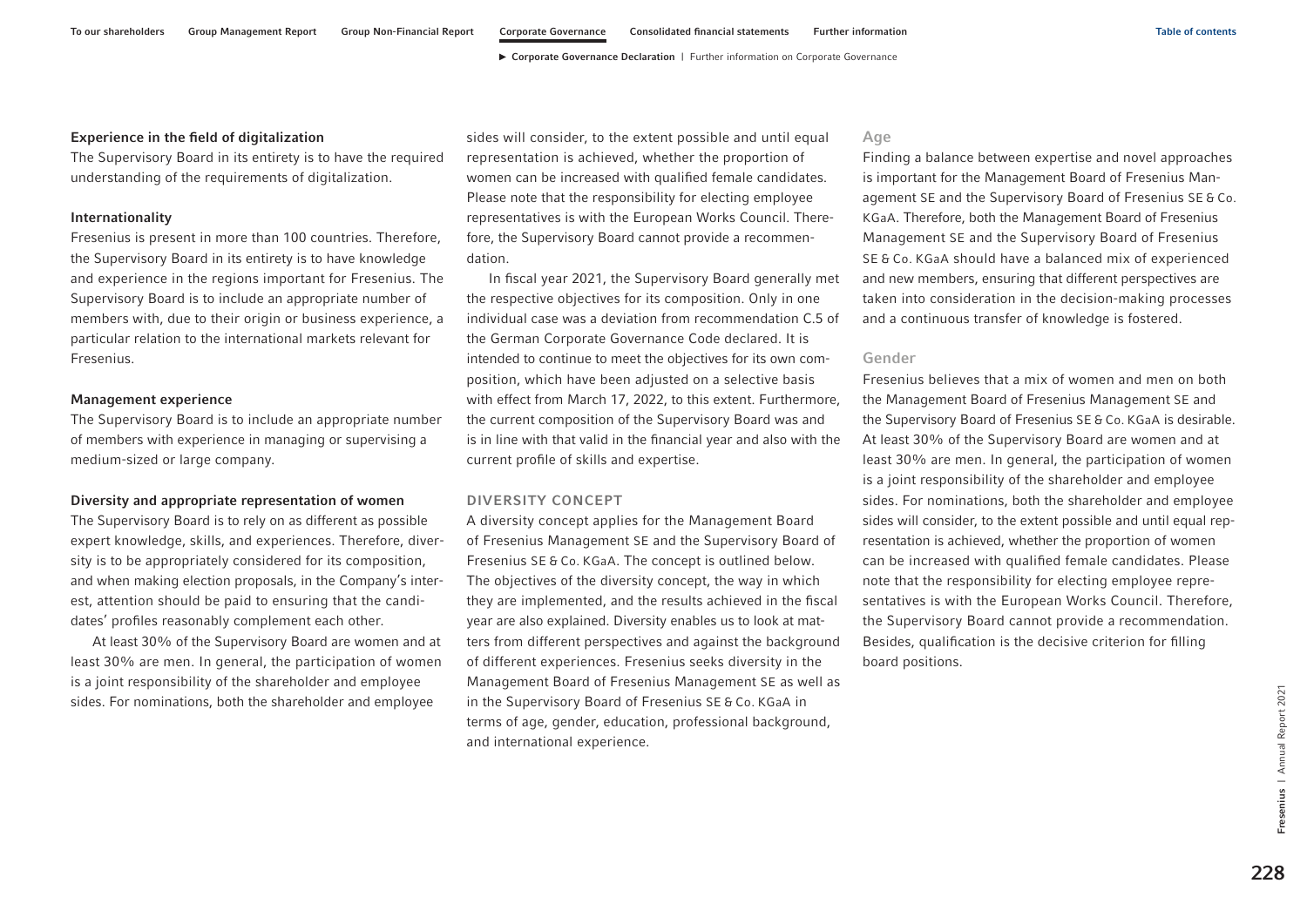#### <span id="page-10-0"></span>Professional background

For each one of the Company's key business areas, one member of the Management Board of Fresenius Management SE shall have longstanding experience:

- ▶ dialysis products, dialysis services, and Care Coordination
- $\triangleright$  essential medicines, medical devices, and services for the critically and chronically ill
- $\triangleright$  operation of hospitals
- planning, construction, and management of health care institutions

In addition, one of the members shall have long-standing experience and expertise in finance and one in corporate governance, law, and compliance. This takes into account the special requirements of a capital-market-oriented company.

The Supervisory Board of Fresenius SE & Co. KGaA shall have a reasonable number of members experienced in the management or supervision of a medium-sized or large company. A reasonable number of Supervisory Board members should have leadership experience in the health care industry. In the previous fiscal year, at least one member of the Supervisory Board had to have expertise in accounting or auditing. In the future, at least one member must have expertise in the field of accounting and at least one other member must have expertise in the field of audting.

#### International experience

Fresenius is present in more than 100 countries. Against this background, the majority of the members of the Management Board of Fresenius Management SE are expected to have international experience in at least one of the markets relevant to Fresenius, based on their background, professional training, or career.

An appropriate number of members of the Supervisory Board of Fresenius SE & Co. KGaA should also have a special connection to international markets relevant to Fresenius as a result of their origin or business experience.

#### Implementation of objectives

The implementation of the objectives of the Diversity Concept with regard to the composition of the Management Board of Fresenius Management SE will be reflected by future personnel decisions of the Supervisory Board of Fresenius Management SE. The Diversity Concept will be reflected in the proposals of candidates by the Supervisory Board of Fresenius SE & Co. KGaA to the AGM of the Company. As far as possible, this should be taken into account by the European Works Council in the election of employee representatives to the Supervisory Board of Fresenius SE & Co. KGaA.

In the past fiscal year, Mr. Wolfgang Kirsch was elected to the Supervisory Board of Fresenius SE & Co. KGaA and to the position of Chairman of this Supervisory Board. In this function, Mr. Wolfgang Kirsch succeeds Dr. Gerd Krick.

In the past fiscal year, Mr. Michael Sen was appointed to the Management Board of Fresenius Management SE. He succeeds Mr. Mats Henriksson, who retired during the year. There were no further changes on the Supervisory Board

of Fresenius SE & Co. KGaA and the Management Board of Fresenius Management SE. Overall, the objectives of the diversity concept continue to be fulfilled.

## RELEVANT DISCLOSURES ON CORPORATE GOVERNANCE PRACTICES

The general partner, represented by its Management Board, manages the Company's business with the due care and diligence of a prudent and conscientious company director in compliance with the provisions of the law, the articles of association, the rules of procedure for the Management Board, the resolutions passed by the full Management Board, and the Supervisory Board of the general partner. The basic rules of corporate conduct, partly extending beyond the requirements of law, are defined in the Fresenius Code of Conduct. It defines the framework of our rules and specifies the key principles for our conduct within the Company and in our relations with external partners and the public. We have published the Fresenius Code of Conduct on our website at www.fresenius.com/compliance. In addition, all Fresenius business segments have implemented their own Codes of Conduct. They cover the specifics of their businesses and reflect the values of the Fresenius Code of Conduct.

#### COMPLIANCE MANAGEMENT SYSTEMS

For Fresenius, compliance means doing the right thing. Because our core ethical values go beyond regulatory requirements, it means acting not only in accordance with the law, but also with applicable industry codes, internal policies and our values. Compliance is part of our corporate culture and, consequently, our daily work.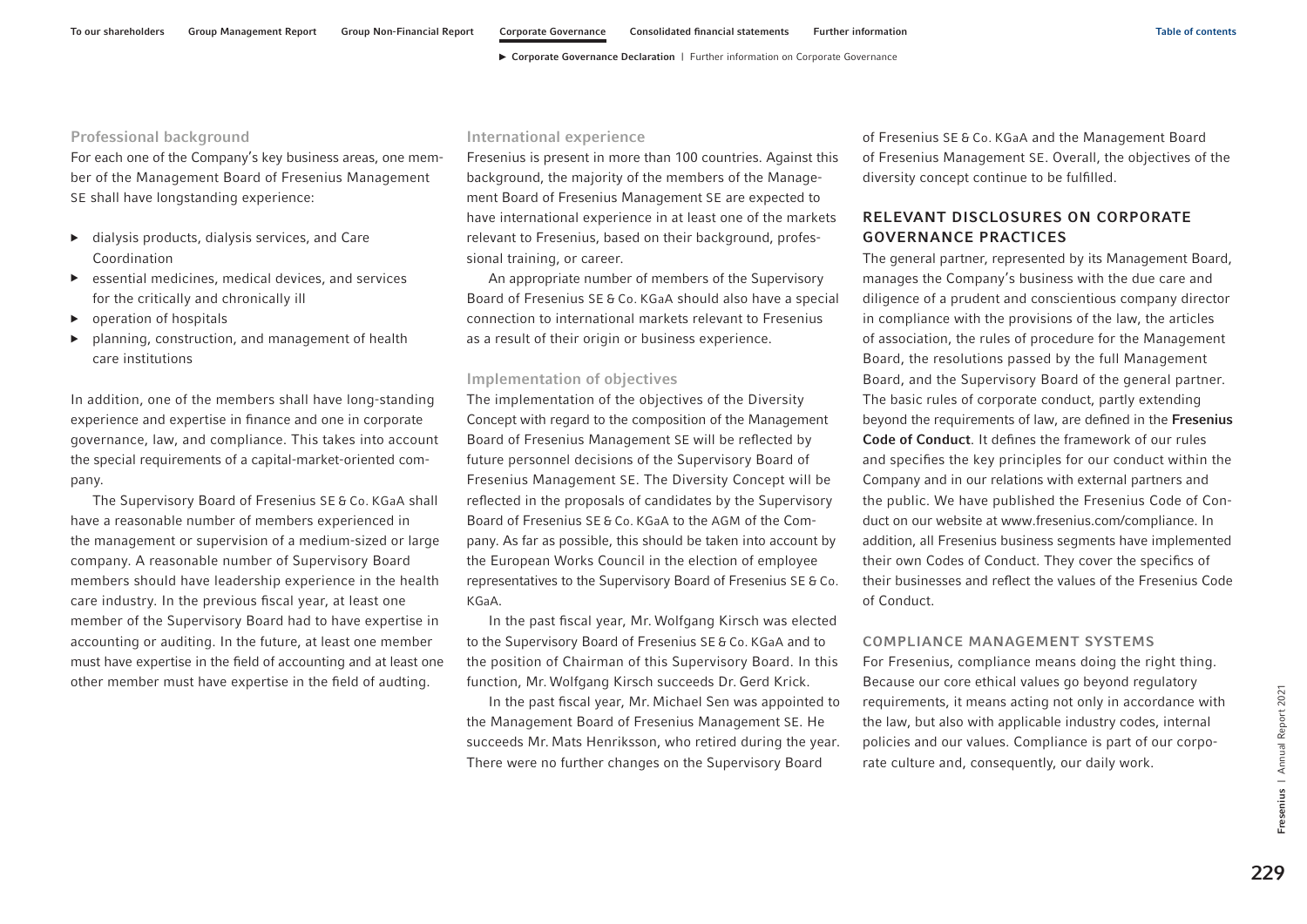<span id="page-11-0"></span>Each of our business segments has appointed a Chief Compliance Officer, or a dedicated Compliance Committee, responsible for overseeing the development, implementation, and monitoring of the Compliance Management System (CMS) of the business segment. Furthermore, in line with the business structure and organization, the business segments have established compliance responsibilities at the respective organizational levels. The respective compliance organization supports management and employees in all compliance-related principles.

Our Compliance Management Systems are designed to achieve the implementation of and adherence to our rules within the Company. We have implemented risk-based Compliance Management Systems in all our business segments and at Fresenius SE& Co.KGaA's corporate level. They comprise three pillars: Prevent, Detect, and Respond. Emphasis is placed on actively preventing any acts of noncompliance before they occur. Such systems consider the markets Fresenius is operating in. They are tailored to the specific requirements of each business segment.

Essential measures for prevention include comprehensive risk recording and risk assessment, effective policies as well as adequate and effective procedures, regular training, and continuous advice. Through objective indicators, we try to detect potential compliance risks early on. To this end, we have implemented tools for early risk detection and internal control structures, e.g., for cash and bank transactions, and monitor these measures regularly in workshops and internal audits.

We take even potential misconduct seriously. This is why Fresenius employees who are aware of potential misconduct, can contact their superior or the responsible compli-

ance function or report a potential compliance case anonymously through whistleblowing systems or dedicated e-mail addresses. Most whistleblowing systems are open not only to employees, but also to third parties, such as customers, suppliers, and other partners, via the corporate website in local languages.

Any illegal actions or violations of the rules may harm the individual and Fresenius. We do not tolerate non-compliance. If a violation of applicable regulations is detected, we will take the necessary actions to remediate the violation and prevent any recurrence. We also take all reports as an opportunity to review our company processes for possible improvements.

Further information on compliance and the Compliance Management Systems can be found on pages 114ff. of our Group Non-financial Report.

#### RISK MANAGEMENT AND CONTROL SYSTEM

In our view, responsible risk management is a crucial element of good corporate governance. Fresenius has a systematic risk management and control system that allows the Management Board to identify risks and market trends at an early stage and to react promptly to relevant changes in our risk profile. It consists of the following elements:

- ▶ internal control system,
- $\blacktriangleright$  early warning system for risks,
- ▶ steering of financial, operational, and strategic risks,
- ▶ quality management systems,
- ▶ Compliance Management Systems,
- ▶ reporting on legal risks, and
- $\triangleright$  risk assessment in investment and acquisition processes.

The well-being of our patients is important to us. Our risk management and control system, as well as efficiently designed processes, help to enhance the Company's performance. Our early risk detection system is reviewed as part of the annual audit of the financial statements. The auditor assesses whether the monitoring system set up by the Management Board is suitable for the early identification of risks that could jeopardize the Company's existence. The risk management and control systems is regularly reviewed by the Management Board and the Internal Audit department. The quality and effectiveness of our risk management and control system is the responsibility of the Management Board and is regularly monitored by the Audit Committee of the Supervisory Board and audited by Internal Auditing. Findings from these audits are incorporated into the ongoing development of the risk management and control system. Further information can be found in the Report of the Supervisory Board on page 32 in the Annual Report 2021 and on pages 95ff. of the Management Report.

The Internal Audit department supports the Management Board as an independent function outside the Company's day-to-day operations. The department assesses internal processes from an objective viewpoint and with the necessary distance. Our goal is to create added value for Fresenius, and thus to help achieve organizational goals through improved internal controls, optimized business processes, cost reduction, and efficiency increases. Results from internal audits are evaluated both by the business segments and by the compliance organization to continuously improve preventive measures, for example to prevent corruption.

Fresenius Medical Care AG & Co. KGaA has its own internal risk management and control system.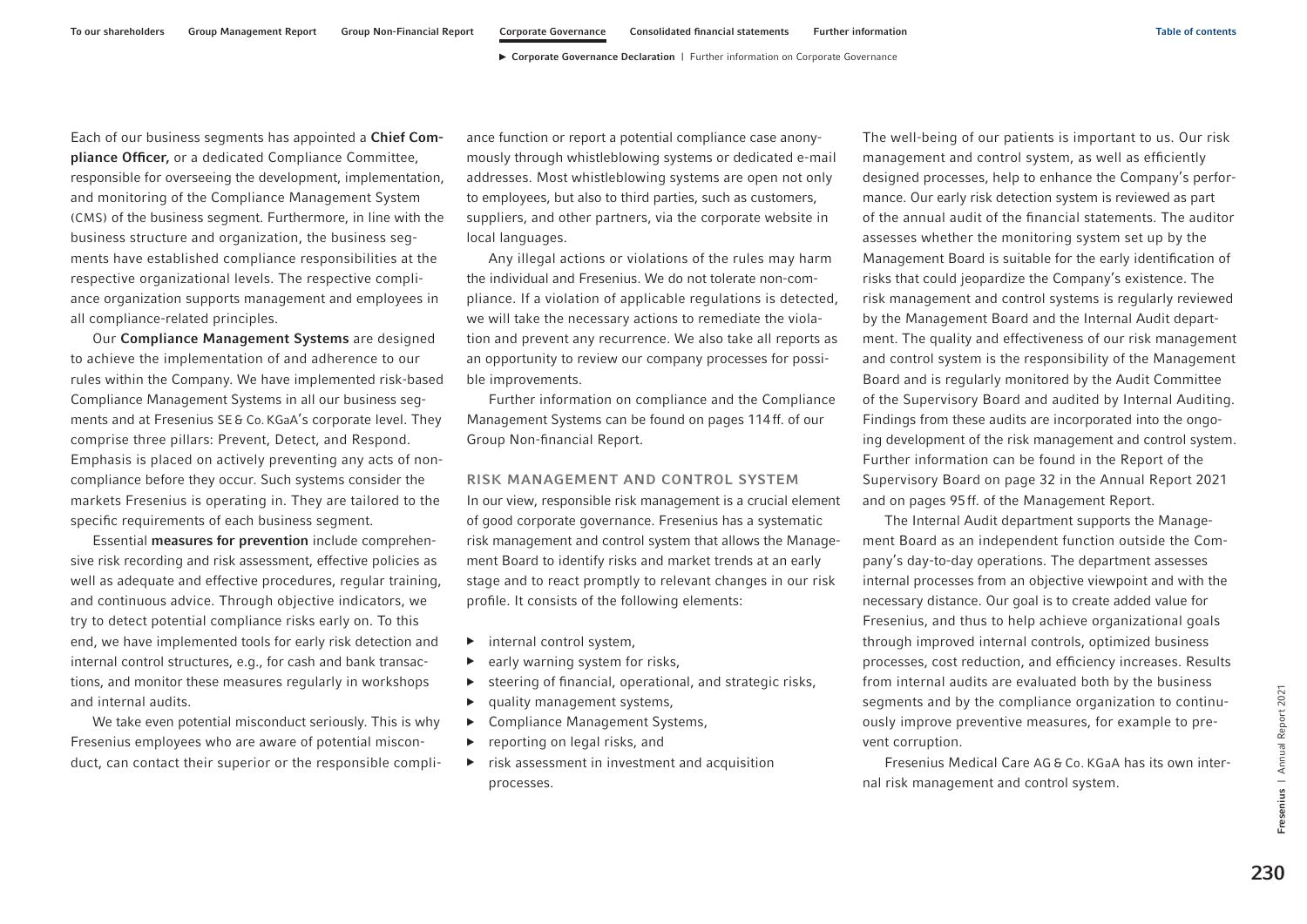## GERMAN CORPORATE GOVERNANCE AND DECLARATION OF CONFORMITY

The German Corporate Governance Code aims to provide more transparency for investors with regard to existing regulations covering the management and monitoring of companies. Our value-enhancing strategies, as well as the majority of the guidelines, recommendations, and suggestions for responsible management contained in the Code, have been basic components of our activities for many years. Extensive information on Corporate Governance can be found on our website at [www.fresenius.com/](https://www.fresenius.com/corporate-governance) [corporate-governance.](https://www.fresenius.com/corporate-governance) 

The Management Board of the general partner of Fresenius SE & Co. KGaA, Fresenius Management SE, and the Supervisory Board of Fresenius SE & Co. KGaA have issued the required Declaration of Conformity pursuant to Section 161 of the AktG and have made it available to shareholders on the website of the Company:

"Declaration by the Management Board of the General Partner of Fresenius SE & Co. KGaA, Fresenius Management SE, and the Supervisory Board of Fresenius SE&Co.KGaA on the German Corporate Governance Code pursuant to Section 161 German Stock Corporation Act (Aktiengesetz)

The Management Board of the General Partner of Fresenius SE & Co. KGaA, Fresenius Management SE (hereafter the Management Board) and the Supervisory Board of Fresenius SE & Co. KGaA declare that since the issuance of the previous Declaration of Conformity in December 2020 (updated in March and October 2021), the recommendations of the "Government Commission on the German Corporate Governance Code" published by the Federal Ministry of Justice and Consumer Protection (Bundesministerium der Justiz und für Verbraucherschutz) in the official section of the Federal Gazette (Bundesanzeiger) in the version of December 16, 2019 (hereafter the Code) have been met and that the Code will also be met in the future.

Only the following recommendations of the Code have not or will not be met as explained in the following:

#### $\triangleright$  Code recommendation B.5:

age limits for the Management Board members

Pursuant to the Code recommendation B.5 an age limit is to be specified for members of the Management Board and disclosed in the Corporate Governance Statement.

Until May 21, 2021 Fresenius had not specified an age limit for members of the Management Board. By resolution of the Supervisory Board of Fresenius Management SE dated May 21, 2021, a standard age limit was established for the Management Board. Since then, newly appointed members of the Management Board shall, as a rule, retire from the Management Board after reaching the age of 65 at the end of the calendar year. The established age limit will be disclosed in the Corporate Governance Statement.

#### $\triangleright$  Code recommendation C.2:

#### age limits for the Supervisory Board members

Pursuant to the Code recommendation C.2 an age limit is to be specified for members of the Supervisory Board and disclosed in the Corporate Governance Statement.

Until May 21, 2021, Fresenius had not specified an age limit for Supervisory Board members. By resolution of the Supervisory Board of the Company dated May 21,

2021, a standard age limit was established for the Supervisory Board. Accordingly, the supervisory board shall, as a rule, only include persons who have not reached the age of 75 years at the time of their election or appointment. The established age limit will be stated in the Corporate Governance Statement in the future.

## ▶ Code recommendation C.5: protection against overboarding

Pursuant to Code recommendation C.5, a member of the Management Board of a listed company shall not be a member of more than two Supervisory Boards in listed non-group companies or hold comparable positions and shall not chair the Supervisory Board of a listed nongroup company.

Prof. Dr. med. Iris Löw-Friedrich is a member of the Supervisory Board of Fresenius SE & Co. KGaA and has now also been elected Chairwoman of the Supervisory Board of Evotec SE. She also serves on the Executive Committee of UCB S.A. as Chief Medical Officer and Executive Vice President Development and Medical Practices. Even if this Committee does not formally correspond to the Management Board of a Stock Corporation or SE, it is nevertheless comparable with such a Board, so that a deviation from Code recommendation C.5 is declared in this respect on a precautionary basis.

Prof. Dr. med. Iris Löw-Friedrich always had sufficient time to fulfill her mandate as a member of the Supervisory Board of Fresenius SE & Co. KGaA to the extent required. Prof. Dr. med. Löw-Friedrich plausibly demonstrated that this will continue to be the case in the future.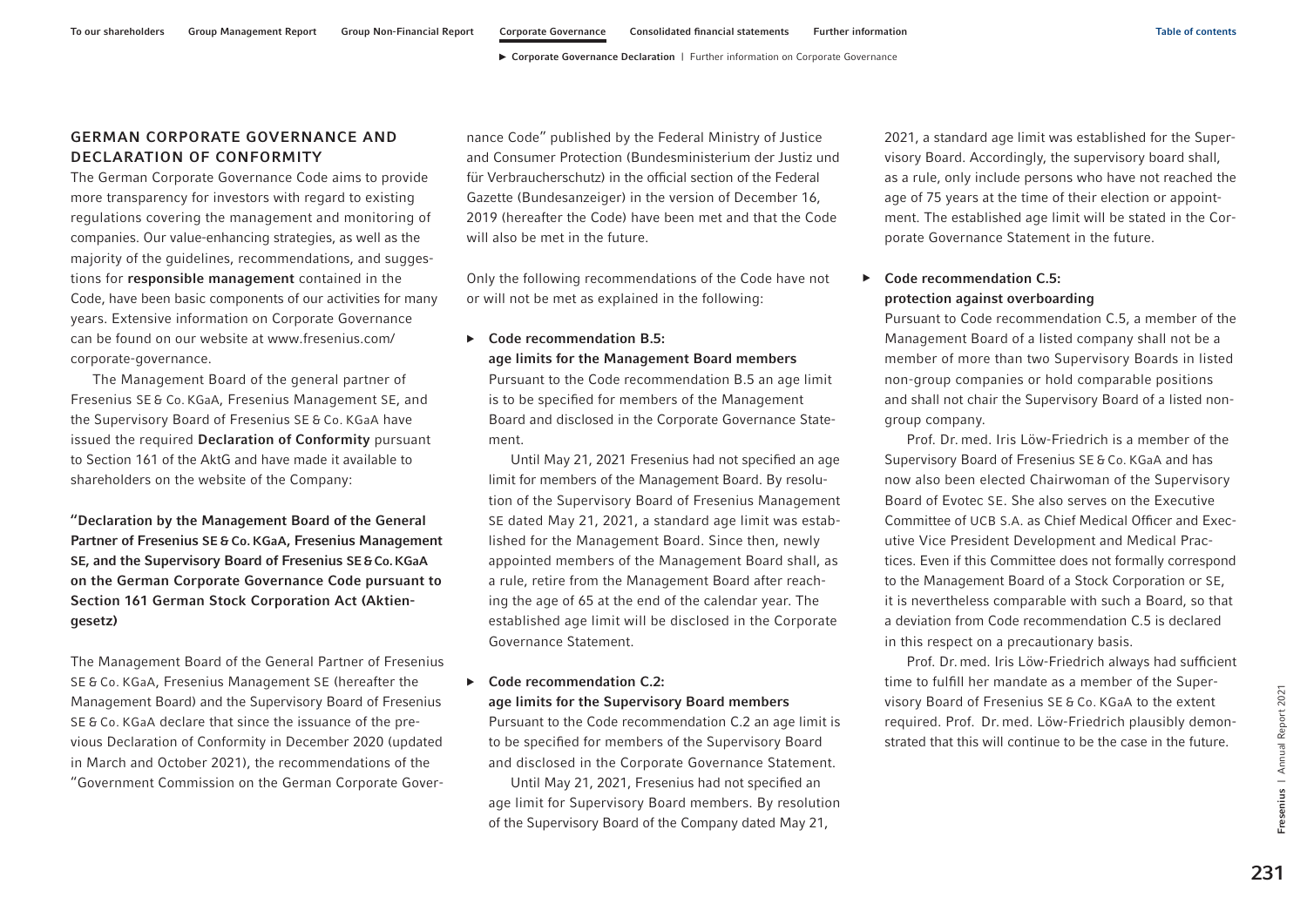## <span id="page-13-0"></span> $\triangleright$  Code recommendations G.1 – G.3 and G.6: compensation of the members of the Management Board

Fresenius has established a compensation system in line with the recommendations of the Code with effect from January 1, 2021. For the previously applicable compensation system, a deviation with regard to Code recommendations G.1 to G.3 and G.6 is declared for the period until the establishment of this compensation system.

## ▶ Code recommendation G.12 and G.13: payments upon termination of contract

Pursuant to Code recommendation G.12, if a Management Board member's agreement is terminated, the payment of any outstanding variable compensation components attributable to the period up to the termination of the agreement shall be made in accordance with the originally agreed targets and comparison parameters and in accordance with the due dates or holding periods specified in the agreement.

On the occasion of Mr. Mats Henriksson's premature resignation from the Management Board it was agreed with Mr. Henriksson that the pro rata short-term variable compensation for the year 2021 as well as the postponed or converted portions of the short-term variable compensation of the years 2018, 2019 and 2020 will already be paid to him prior to the due date.

To that extent, Code recommendation G. 12 was not complied with in this individual case.

Pursuant to Code recommendation G.13, any payments to a Management Board member on the occasion of a premature termination of the activity for the Management Board shall not exceed the value of two year's compensation (severance payment cap) and shall not compensate more than the remaining term of the service agreement.

The agreement entered into with Mr. Henriksson on the occasion of his premature resignation from the Management Board provides for a severance payment that corresponds to this severance payment cap and does not compensate more than the remaining term of Mr. Henriksson's service agreement. In addition, the agreement with Mr. Henriksson provides for certain additional compensation components which exceed the entitlements that were agreed in the service agreement for the case of Mr. Henriksson's premature resignation from the Management Board. In particular, Mr. Henriksson received long-term variable compensation components in accordance with the relevant plan conditions which, as a result of Mr. Henriksson's premature resignation from the Management Board, would have been forfeited under the provisions of these plan conditions.

Since these compensation components could qualify as addition severance payments, a deviation from Code recommendation G.13 sentence 1 is declared in this individual case on a precautionary basis.

Fresenius complies with all suggestions of the Code.

Bad Homburg v.d.H., December 2021 Management Board of the General Partner of Fresenius SE & Co. KGaA, of Fresenius Management SE, and Supervisory Board of Fresenius SE & Co. KGaA"

This declaration and all past declarations are published on our website, see www.fresenius.com/corporate-governance.

## FURTHER INFORMATION ON CORPORATE GOVERNANCE

#### DIVERSITY

The Management Board takes diversity into account when filling executive positions. At Fresenius, the individual's qualifications are the paramount consideration in all hiring and promotion decisions. This means that women and men with comparable qualifications and suitability have the same career opportunities. Fresenius will continue to consistently act upon this principle – in compliance with the obligations arising from the Act on the Equal Participation of Women and Men in Leadership Positions in the Private Sector and the Public Sector (FüPoG I) and the Act to Supplement and Amend the Regulations for the Equal Participation of Women in Leadership Positions in the Private Sector and the Public Sector (FüPoG II):

For the Supervisory Board of Fresenius SE & Co. KGaA, the law requires a quota of at least 30% women and 30% men. These mandatory quotas were again met by the Supervisory Board elections in 2021.

The legally stipulated targets for the Management Board do not apply to Fresenius Management SE or to Fresenius SE & Co. KGaA. Due to its legal form, Fresenius SE & Co. KGaA does not have a Management Board. Fresenius Management SE is not listed on the stock exchange and is also not subject to co-determination.

In accordance with the legal requirements, the Management Board specifies composition of the two management levels directly below the Management Board as follows: